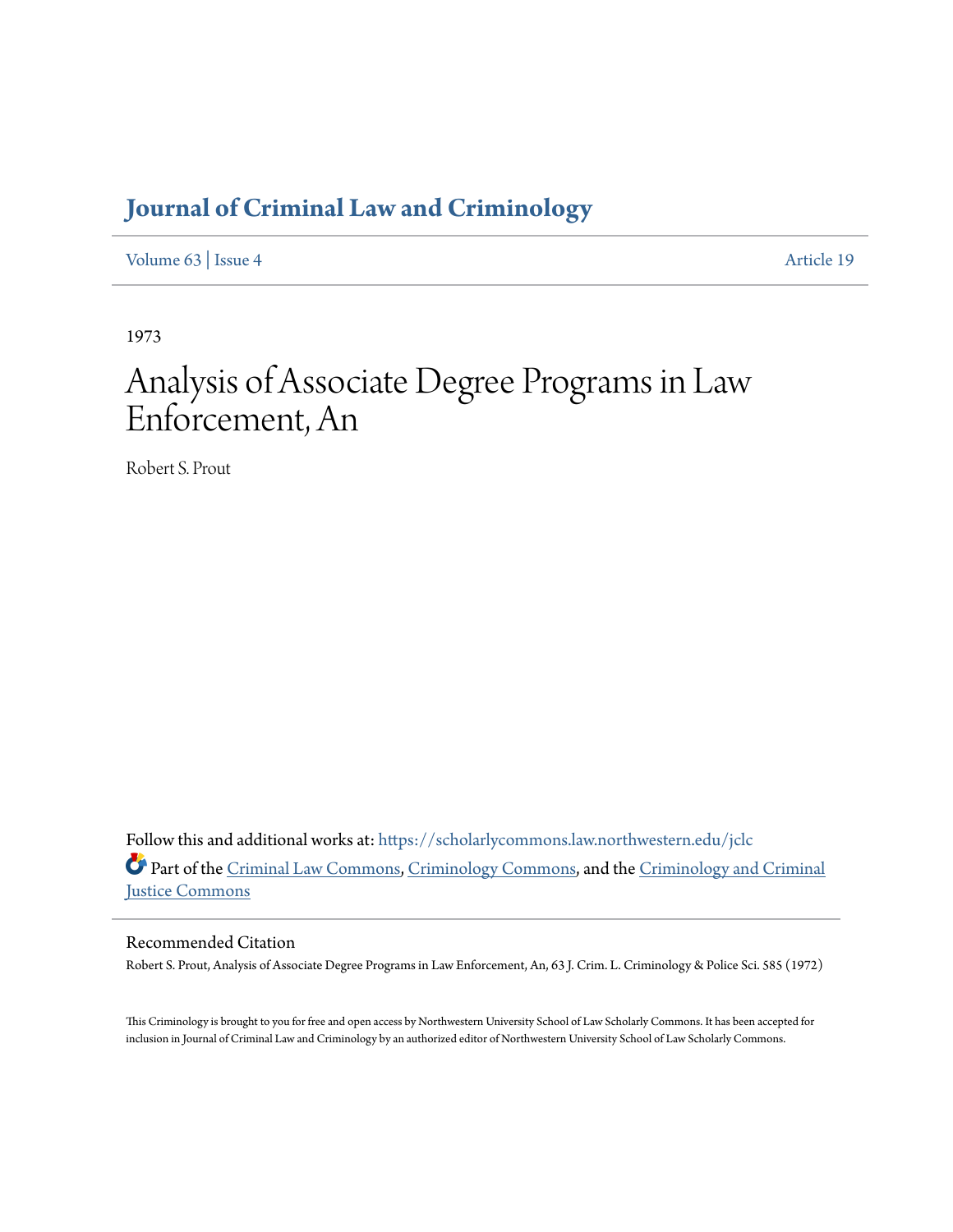# **AN** ANALYSIS **OF** ASSOCIATE DEGREE PROGRAMS IN LAW **ENFORCEMENT**

#### ROBERT **S.** PROUT

The author is program developer of Criminal justice Studies, St. Cloud State College, St. Cloud, Minn. He is a graduate of Muskingum College, holds a masters degree in education from Ohio University, a law degree from LaSalle Extension University, and is in the process of completing studies for a doctorate at Ohio State University. Mr. Prout has served as a member of the Ohio Highway Patrol for three years and as instructor/coordinator of Law Enforcement, Muskingum Area Technical Institute, Zanesville, Ohio.

August Vollmer was a leader of law enforcement training in the United States. During 1907, he saw the need for the training of police as he visited police departments within the State of California. Therefore, in 1908, Vollmer started the first police school in the United States at Berkeley, California. The courses were photography, **first** aid, criminal law, police methods, and elementary law.'

During **1909,** the police department of New York City began a police academy. Training was given in firearms, police procedures, departmental rules and regulations, and criminal law.2

Several police departments began to realize the value of training after the examples were set in Berkeley and New York City. By 1931, according to the Wickersham Commission, twenty per cent of a survey of 383 departments conducted recruit police training schools.3

By 1938, there were six principal types of organizations within the United States that provided police training. They were:'

*1. National Police Academy of the Federal Bureau of Investigation.* This school conducted a 3 month intensive program for highly selected police personnel from numerous departments. The instruction was directed toward the practical as well as the technical aspects of law enforcement duties. The objectives of the school were:

(1) To equip the men enrolled 'vith the latest

<sup>1</sup> ALFRED E. PARKER, CRIME FIGHTER; AUGUST VOLLMER, 83-85. (1961)<br><sup>2</sup> Allen Z. GAMMAGE, POLICE TRAINING IN THE

**UNITED** STATES **7.** (1963) **8** National Commission on Law Observance and En-

forcement. *Report on the Police* **19** (1931) **<sup>4</sup>**0. D. Adams, *Training for the Police Service,* United

States Department of the Interior, Office of Education, Vocational Division Bulletin No. 197, Trade and Industrial Series No. 56 24-29 (1938)

scientific and technical knowledge appertaining to the Police Service; (2) to equip them through a course in 'training methods' so that they will be able to function not only as technical experts, but as instructors of others when they return to their own departments; (3) to professionalize the police service, and (4) to cooperate with the graduates in operating their own schools.5

*2. State Police Training Programs.* This type of training program had several variations throughout the United States, such as:

*The Pennsylvania Program:* A number of other state policing organizations operated in a method similar to the Pennsylvania program. The objectives were to provide the recruit with job knowledge, basic professional principles, and a solid foundation for future development as an effective officer.

*The California Plan:* This training plan involved three types of organizations. The Local Peace Officer' Institute was geared to training men of a single department. The Zone Peace Officers' Institute involved dividing the state into fifteen districts with each district having a center for law enforcement training. The Special Summer Institute for Police Officers was designed to supplement the Zone Peace Officers' Institute and ranged from one to six weeks of study.

*3. Zone Schools.* This training method was established for large geographical areas which employed a small number of police officers. The objective was to have a training facility within a reasonable driving distance of every officer.

*4. Short, Intensive Courses or Institutes. This* method was instituted when the educational objective could be accomplished in a time span from two days to one week.

<sup>5</sup> Ibid., p. 24.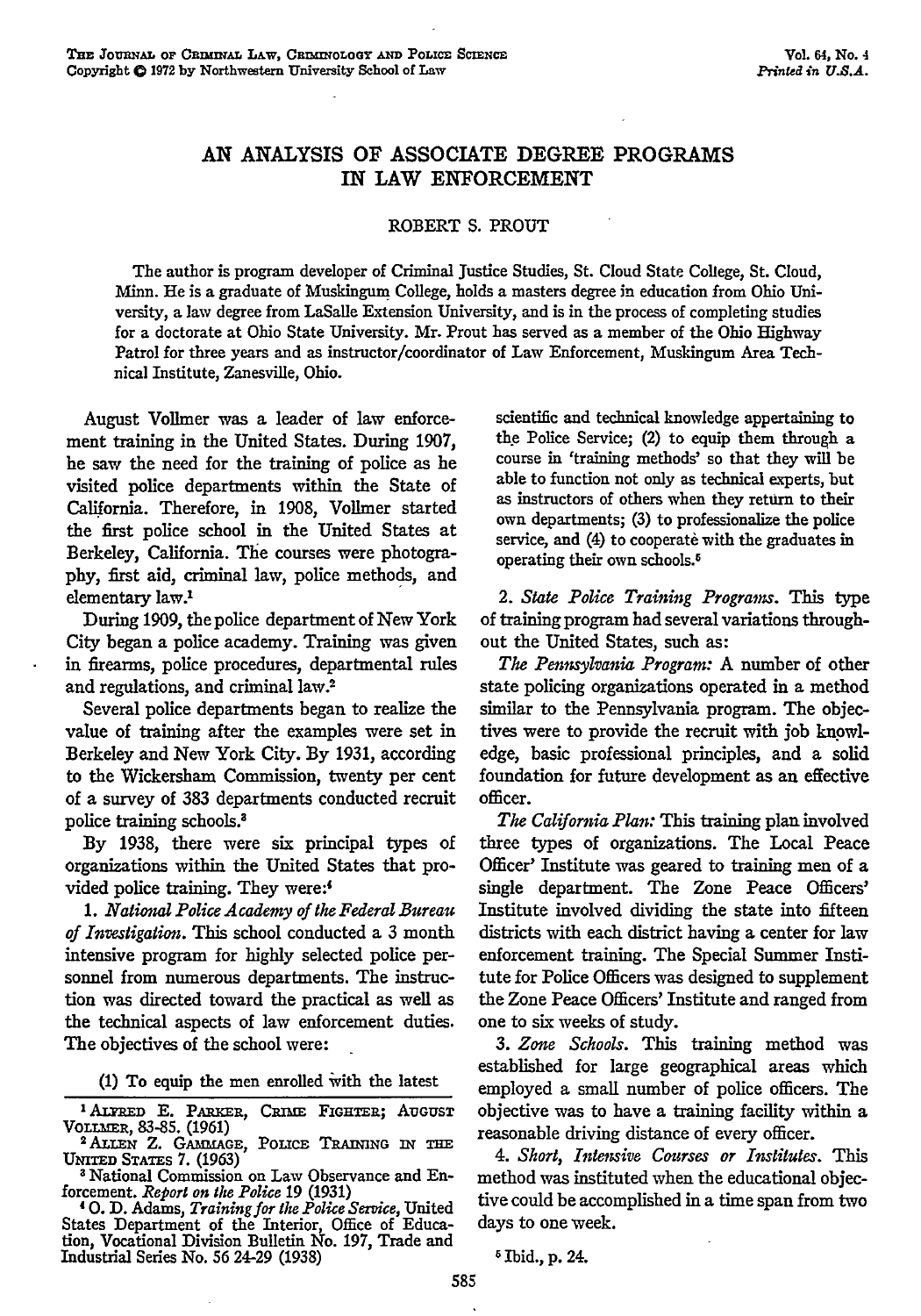*5. Itinerant Instructors.* This training method had qualified police instructors visiting training centers for purposes of teaching either general or specific police subjects. They were usually employed by the state board for vocational education.

*6. Local Police Training Programs.* Large police departments in urban areas developed their own training programs. They were financed from the local police department funds and were considered a departmental function.

These training programs were largely influenced by the passage of the George-Deen Act of 1936. This act permitted Federal funds to be expended for the training of police personnel. In essence, Congress had extended the Smith-Hughes Act of 1917 to include the vocational training in public service occupations.

During 1948 the Los Angeles Police Department began roll call training. This was a system of supplementing the officer's knowledge before he went on duty through short, effective lessons. This method assisted in relieving the problem of inservice education for active personnel.<sup>6</sup> Many departments have seen the value of roll call training and have incorporated this method as a daily training device.

The International Association of Chiefs of Police conducted a survey of 4000 police departments during 1965. The results were that 85 per cent of the police officers were sent into the field before they had begun formal recruit training.<sup>7</sup> Developments since August Vollmer's initial training program in 1908 have advanced on training methodology at a greater pace than they have on the percentage of men receiving this training. This lack of men receiving initial training before deployment has necessitated several state legislatures to enact mandatory pre-service police training regulations. The New York State Legislature enacted the New York Municipal Police Training Act which requires that a prescribed pattern of training must be completed before an officer can enjoy permanent status with the department. California, New Jersey, Oklahoma, and Ohio are examples of other states that have passed such mandates. It must remain in perspective that a large percentage of the 85 per cent of the policemen that enter service prior to training must receive

<sup>6</sup> V. A. LEONARD AND HARRY W. MORE, POLICE **ORGANIZATION AND MANAGEMENT 162 (1971). 7** The President's Commission on Law Enforcement the state sponsored program before they can enjoy permanent status. In Ohio, a police officer must complete a minimum of 240 clock hours of approved law enforcement instruction within one year of his appointment.<sup>8</sup> However, in Ohio, as well as other states, many police officers are working without any training during the early part of the legal grace period.

#### UNIVERSITY INVOLVEMENT IN POLICE EDUCATION AND **TRAINING**

The University of California at Berkeley was the first college to offer instruction in police science. Courses were taught during the summer months of 1916.<sup>9</sup> The following year August Vollmer and the University of California reached an agreement concerning the education of policemen. It was agreed that the University would teach the police liberal arts courses. The technical courses would be taught either by the police department or by the University-whichever was the more effective.<sup>10</sup>

The first degree granted was to a Berkeley policeman at the University of California. It was an A.B. degree with a major in economics and a minor in criminology.<sup>11</sup>

The University of Chicago was the first college to offer technical law enforcement courses during the regular undergraduate day curriculum. August Vollmer was appointed to the rank of Professor of Police Administration and taught several of the technical police courses. The program was initiated in 1929 but lasted only until 1932.<sup>12</sup>

As August Vollmer is acclaimed to be the "father of modern law enforcement," it could be stated that Dr. V. A. Leonard is the "father of law enforcement education." Dr. Leonard was responsible for the growth and development of the police science program at the University of Washington. Dr. Leonard accepted the position of Professor and Department Chairman of the newly created Department of Police Science and Administration in September, 1941. Through excellent management and meaningful courses the police science program experienced exceptional growth. In 1944,

**8** Statement by Robert Takacs, personal in-terview, July 14, 1971. **9** Jack E. Whitehouse, *The United States Polie Acad-*

*emy: A Proposal,* 11 PoLIcE, 36, (Nov-Dec, 1966). **10** William A. Wiltberger, *A Program of Police Train-*

ing in a College, (unpublished Master's thesis, University of California, 1937), p. 44.

**1** Ibid., p. 50.

"2 Ibid., pp. 51-52.

and the Administrtion of Justice, *Task Force, Report The Police* 138 (1967).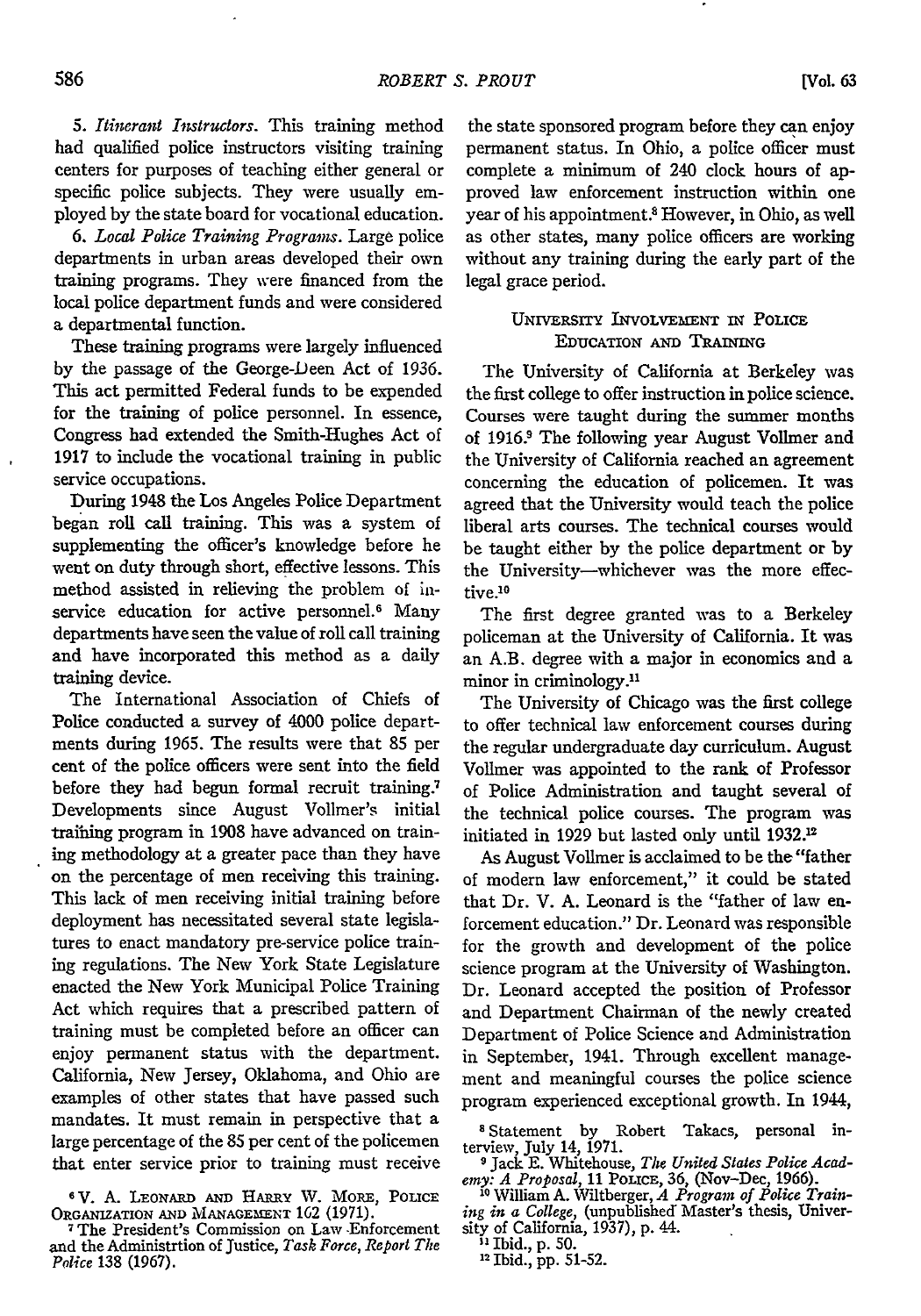the department was accepted by the Graduate School to offer the Master's degree in Police Science and Administration.13

The junior college movement was a significant trend in law enforcement education.- The Los Angeles-Junior College was the first institution to offer the two year Associate of Arts degree.<sup>14</sup> At present, there are some 250 community and junior colleges engaged in teaching law enforcement, police science, and police administration education.<sup>15</sup>

Since the initial summer program at the University of California during 1916, law enforcement education programs have been developed in **55** universities at the baccalaureate degree level, and in 21 institutions at the master's degree level, while 7 universities within the United States offer the doctorate in law enforcement. <sup>16</sup>

An impetus for the expansion of law enforcement degree programs came in 1964 through a grant from the Ford Foundation to the International Association of Chiefs of Police. This grant provided for a full-time staff whose objective was to encourage "greater interest in law enforcement education on the part of community colleges and universities." **' 7**

The Office of Law Enforcement Assistance (U.S. Department of Justice) provided a limited number of grants to academic institutions located in geographical areas that did not have law enforcement programs. These grants, made during 1966 and 1967, were awarded for the purpose of encouraging the development of law enforcement education.<sup>18</sup>

## IN-SERVICE TRAINING SPONSORED BY COLLEGES **AND** UNivERsrrEs

The Law Enforcement Departments of several universities sponsor educational programs for in-service personnel. This type of training experienced growth after World War H.

Programs ranging from one day to one year are

**'3 J.** M. Moynahan, *V. A. Leonard and the State College of Washington, 15* PoucE, 6-8 (May-June, **1971).** <sup>14</sup>Gammage, op. cit., p. **72.**

**<sup>15</sup>**D. F. PACE, **J.** D. SrrNcacormm, **AND J.** C. STyLEs, LAW **ENEORCEnENT** TRAnmIG **AND THE** COMsNinir COLLEGE: *Alternatives for Affiliation* 1 (1970) **<sup>16</sup>***Law Enforcement Education Directory 1970,* Wash-

ington: International Associations of Chiefs of Police, 1970, p. 2.

<sup>17</sup>T. S. CROCKETT AND J. D. STINCHCOMB, Guide*lines for Law Enforcement Educations Programs in Community and Junior Colleges*

**18** Ibid., p. 32.

<sup>19</sup> Gammage, op. cit., p. 23.

presented by the Northwestern University Traffic Institute; Bureau of Police Science, University of Iowa; Delinquency Control Institute, University of Southern California; Indiana University Center for Police Training; In-service Training Program at Michigan State University; Southern Police Institute, University of Louisville; Law-Medicine Center of Western Reserve University; Police Training Institute of the University of Illinois; and the Southwest Center for Law Enforcement Education, University of Oklahoma. Also, California colleges offer numerous in-service law enforcement training programs.<sup>20</sup>

The programs sponsored by these colleges and universities usually consist of an in-depth study of selected aspects of law enforcement. Institutes have been presented on numerous topics. Some examples are subjects dealing with narcotics, sex crimes, burglary investigation, arrest, search and seizure, and traffic accident investigation. At times, academic credit from the sponsoring university is granted to those who successfully complete the programs.

### **EDUCATION** VERSUS **TRAINING**

Law enforcement is rapidly becoming an accepted area of study in numerous colleges and universities within the United States. This fact should not be unique because many varied subject areas are finding a place at the university. However, law enforcement at the university level is unique-unique because of the concealed belief that law enforcement education is in competition with the police department responsibility for training. Consequently, many recently developed law enforcement programs on the college campuses are defending their existence by declaring that they are not infringing upon the training responsibilities of the police departments. The administrators of criminal justice programs state that they are "educating" the officer, which involves only the "why" aspect of police learning. These administrators also claim that the "training," or "vocational," function of law enforcement, which teaches the "how" aspect of police learning, remains securely with the training division of the police department.

During 1961, the Commission of the U.S. President's Report on Law Enforcement stated their concern for some college law enforcement courses becoming too vocational in nature at the expense

<sup>20</sup> Ibid., pp. 26-37.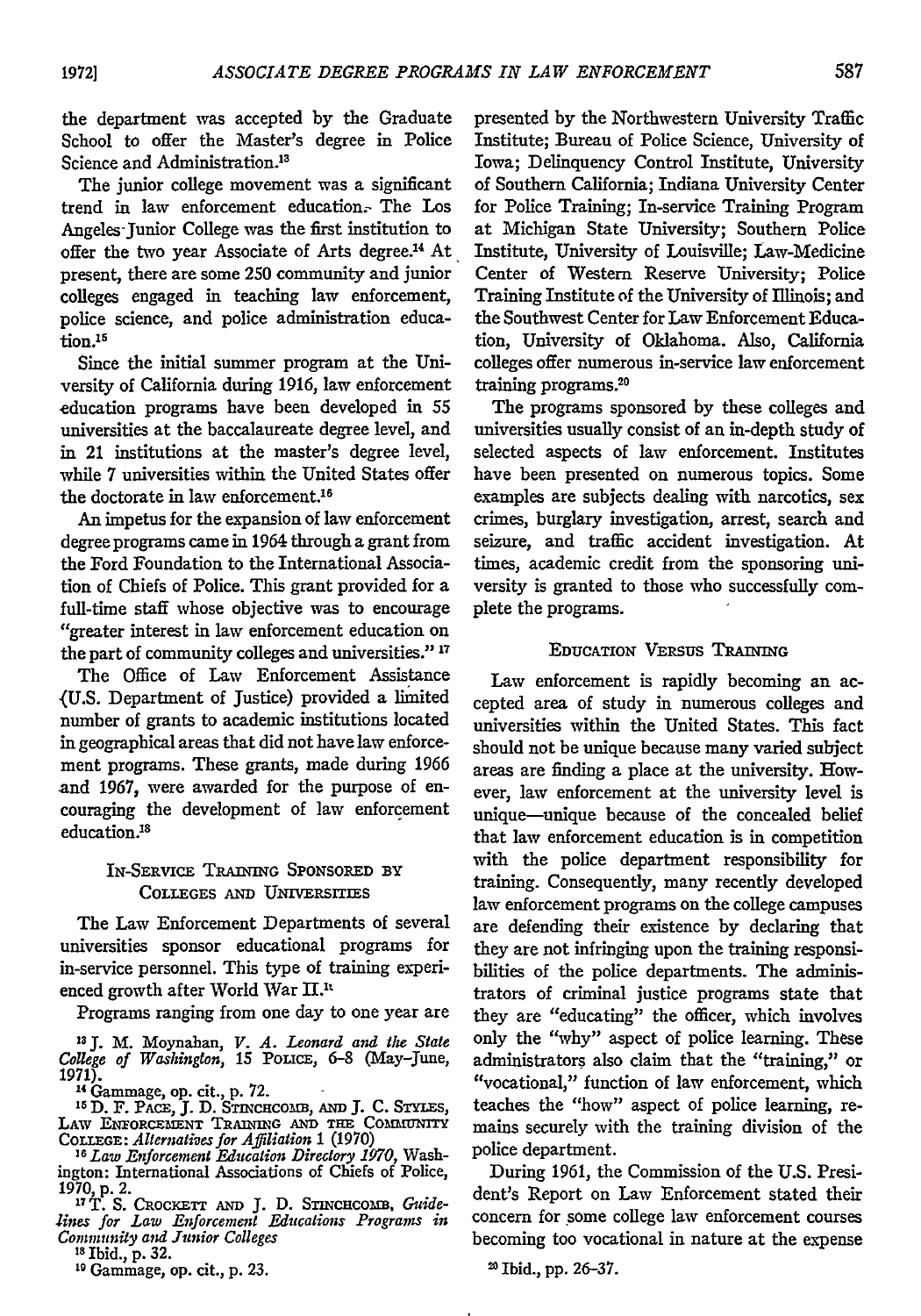of a liberal arts education. The committee that developed the Report also questioned "the wisdom of giving degree credit for technical courses." 21

The writer finds it unfortunate that this committee as well as some college law enforcement administrators place themselves and their criminal justice programs in such an apparently indefensible position. Their artificial wall of "why" and "how," which is in essence an "education" versus "training" philosophy, is educationally unsound.

Is learning not the goal of education? If so, to attempt training without education or education with training is totally unrealistic.

Adler and Mayer dichotomize the education versus training conflict into two camps. The Idealist view embodies the belief that the purpose of education is not to provide for a responsible flow of labor or to provide for economic security. The Idealists believe that education is "preparation for responsible citizenship, for intelligent use of free'time in the liberal activities of leisure, and for the humanization of necessary toil." 22 Adler and Mayer state that the Modernists' view of education is that vocational, or training, elements must be "integrated with liberal education and this should have a direct interest on the vocational aspects of modem life." **23**

"Educators," whether they be of criminal justice or from other fields, should realize that universities have never been restricted to pure abstract learning. The first European university, the University of Salerno, in Italy, was devoted entirely to medicine. In England, a college was founded at Cambridge in 1316 for the express purpose of providing "clerks for the King's service." 24

The classics comprise a major area where several law enforcement educators are confused. The classics were originated and taught centuries ago not because "they shaped the mind or developed the character more thoroughly" as traditional educators believe today. The classics were "taught because they were *vocationally* (author's emphasis) useful."<sup>25</sup>

Peter F. Druker, in his book *The Age of Discontinuity,* writes:

<sup>22</sup> MORTIMER J. ADLER AND MILTON MAYER,

- *THE* REVOLUTiON **Th** EDUCATION **92 (1958). <sup>3</sup>**Ibid., **p.** 191. <sup>2</sup>
- 1 CHARLES E. **SILBEEMAN,** CRISIS **IN THE** CLASS-Room 385 (1970) 25 Ibid., p. 387.

teaching Latin taught anything but Latin. No one spoke of it as "forming the mind," no one praised it as a "discipline," no one asserted that knowing Latin was the key to learning the other European languages more easily. One learned Latin because Latin was the "communication medium" of educated people. Until the mid-eighteenth century when French cultural imperialism tried unsuccessfully to put the langauge of Louis XIV into place of the language of Augustus, books for the educated and documents of importance were normally written in Latin. Latin was taught as a tool of high utility without which a scribe could not properly function. When this came to an end-in the early nineteenth century--all the other virtues of Latin were suddenly discovered. Now, for the last fifty or one hundred years, Latin is being defended because it has no usefulness whatever; that is, it is an ornament. An "educated man," it is argued, should not learn subjects of utility but subjects such as Latin which are "liberal," **. . .**precisely because no one can do anything with them.<sup>2</sup>

A department chairman of a newly created law enforcement program at a New England junior college firmly believes that the college classroom is not the place for vocationally oriented law enforcement courses. During an interview with this educator, the writer discovered the underlying reasons for this "anti-vocationalism" (1). The State Board of Regents would not support vocational law enforcement courses with the same vigor with which they would support non-technical studies (2). A state training agency for police was in the process of being created, and the junior college had to be certain that it would not duplicate the educational experiences. If the "education and training" were similar, then there would be no reason for the existence of the junior college program.

Even though this New -England junior college was not vocationally oriented there was a vast amount of law enforcement laboratory equipment as well as an extensive darkroom. The writer was concerned about the apparent dichotomy of a vast amount of equipment in a non-vocational setting. The department chairman explained that the equipment is "used" for demonstration purposes in support or iecture material. He also stated that the equipment looks impressive and is an aid in the recruitment of new students.

It is important for a perspective to be maintained in this antivocationalism of law enforcement

**26** PETER **E.** DRUxER, Tim **AGE** Op **DIscoNTnUiTY** 315 (1969)

In 1700 or 1750, no one would have argued that

*<sup>2</sup>i Task Force Report, The Police,* op. cit., p. 127.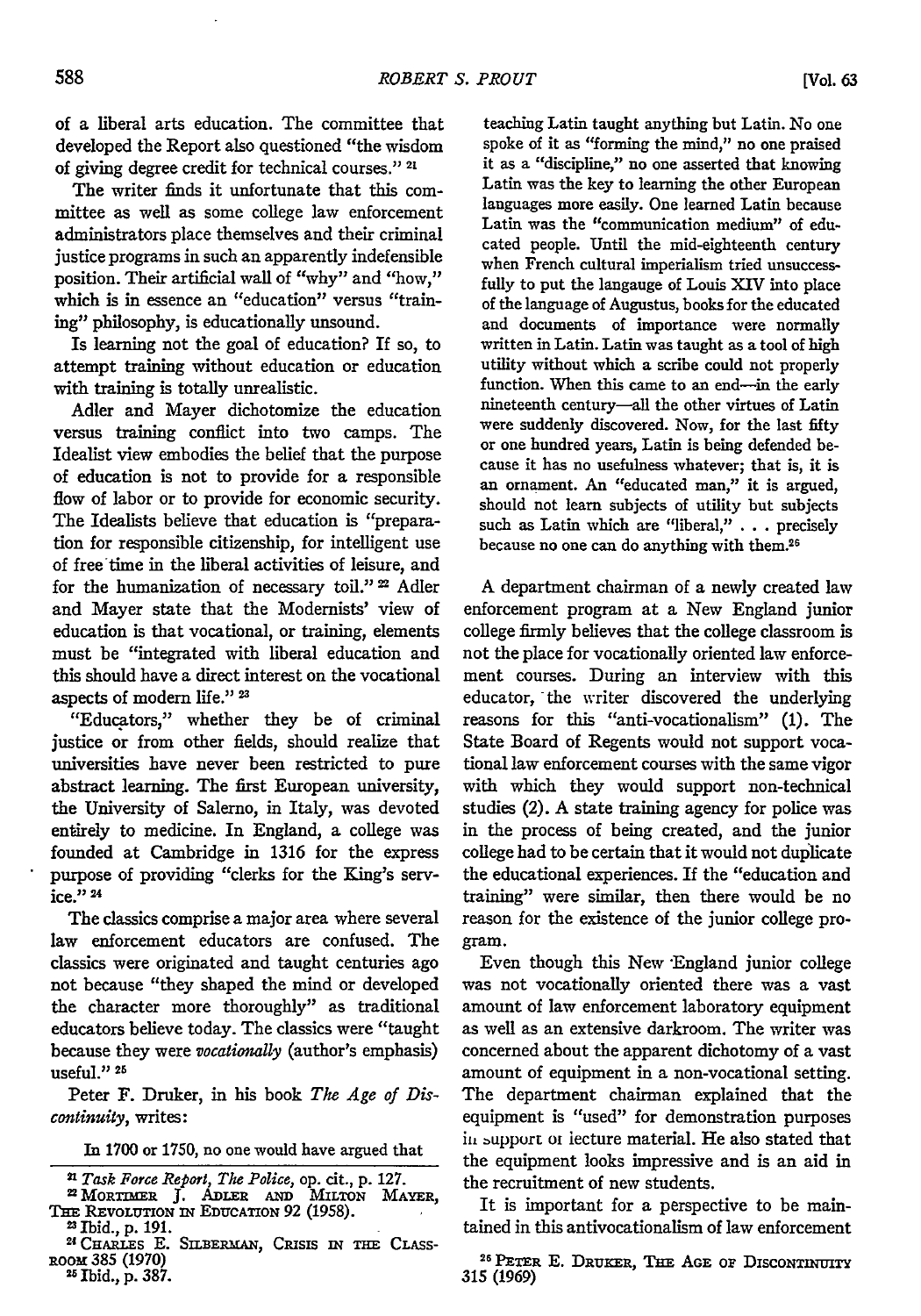education. As law enforcement advances in acceptability on the campus, the defensiveness against the technical aspects will become less. The apparent logic is that a respectable campus position will be difficult to attain if law enforcement, in its embryonic stages, attempts to advance against the so called "liberal arts" pattern of the traditional disciplines. Consequently, it is in vogue for law enforcement education administrators to be proliberal and anti-vocational in an effort to gain acceptance.

John Jay College of Criminal Justice is the only college in the United States devoted entirely to criminal justice education. Due to the autonomous nature of this institution, there should be little need for it to conform to the anti-vocationalism expressed **by** many law enforcement academicians. And, John Jay College of Criminal Justice does not conform. Its President, Leonard E. Reisman, writes this opening paragraph in an article published in the *American Association of University Wonin Journal.*

When people ask me "How do you educate policemen?" I have two answers. One is "Like anyone else." But the other is "Teach them the practices, techniques, needs, and the milieu of police work." This point of view is aptly expressed by Alfred North Whitehead's frequently quoted "There can be no adequate technical education which is not liberal and no liberal education which is not technical; that is, no education which does not impart both technique and vision!" 27

#### CUREnT PmnosoPams IN **LAw ENFORCEMENT EDUCATION**

Dr. Carl F. Vaupel, Jr. completed research during 1968 concerning the opinions of criminal justice educators as to the general education versus the professional education philosophical approach to Associate degree law enforcement programs. He questioned all the police science coordinators in the United States concerning what they believed to be the most important phase of their law enforcement education program. 24.3% of the police science coordinators believed the general education courses to be the most valuable. 41.5% believed the professional courses were the more important, whereas 34.2% of the coordinators believed that both professional and general courses were equally

**27L. E.** Reisman *How do You Educate a Policeman?* **60 AmERicAw ASsOCIATION or UNIVERsrrY WOMEN JoURNAL,** 188, (May, **1967).**

valuable.<sup>23</sup> The varied percentages of these responses indicate that there are diversities concerning curriculum planning as well as curriculum philosophies among law enforcement educators.

Another approach to assist in ascertaining the current philosophies in law enforcement education is to compare the number of general education courses and the number of professional education courses to the total number of courses in the law enforcement program of studies. To accomplish this, the writer mailed a request for a college catalogue and related material to all technical institutes, community and junior colleges within the United States that are listed in the current Law Enforcement Education Program Bulletin. **233** requests were mailed and 110 replies were received.

Prior to presenting this data, the traditional definition of general education and professional education studies as it applies to law enforcement courses is needed. Each definition will be supplemented with their typical courses. The professional education law enforcement course titles will be supplemented with descriptions. No descriptions -of the general education courses are given because they are generally understood.

#### **GENERAL EDUCATION**

The general education studies deal primarily with the philosophies and theories of law enforcement and social control. This area of study also includes the academic courses that the majority of two-year Associate degree students experience regardless of their majors. Typical courses are government, mathematics, English grammar, English composition, chemistry, physics, principles of sociology, psychology, human and race relations, speech, and abnormal psychology.

#### **PROFESSIONAL EDUCATION**

The professional education studies deal with the techniques and procedures of implementing the practical, or mechanical, aspects of law enforcement. Typical professional education courses are:

*Introduction to Law Enforcement.* Philosophical and historical background, organization, purpose and function of police agencies in a democratic society. The respective roles of local, state, and

<sup>21</sup> Carl F. Vaupel, Jr., **"A** Survey and Analysis of Two-Year Police Science Curricula in the United States -with Recommended Criteria" (unpublished Doctor's dissertation, University of South Dakota, **1968), pp.** 99, 102.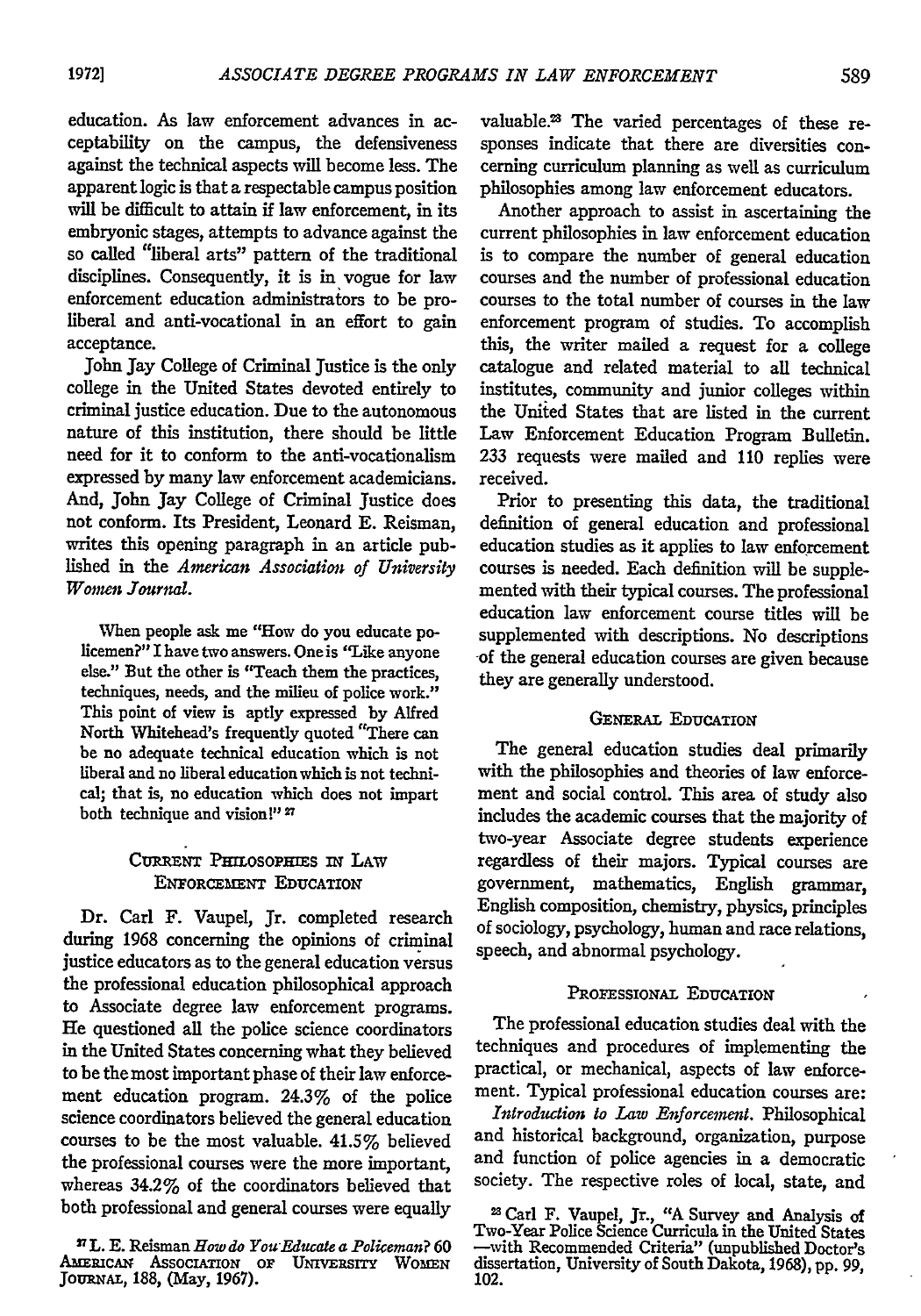federal law enforcement agencies in the **q** dministration of criminal justice within the United States.

*Principles of Law.* A study of jurisdiction; structure of the court system; civil and criminal distinctions; use of the criminal codes, statutes, and ordinances; introduction to elements of particular crimes; and introduction to the laws of evidence.

*Defensive Tactics.* Basic study of the art of selfdefense, including take-down holds, disarming tactics, riot baton and nightstick usage.

*Investigative Techniques I.* A study of investigative procedures; initial contact by the officer, preliminary investigation-primary phase, followup, and methods of handling "hot," "cold," and "perpetrator-in-custody" cases. A laboratory usually provides actual investigative situations and uses criminal investigative kits.

*First Aid.* Covers the procedures of emergency care and first aid, including control of bleeding, mouth to mouth resuscitation, closed-chest compression, prevention of shock, and other methods of emergency care.

*Charting and Diagramming.* Plotting of graphs; making spot maps; scale determinations; perspective drawings; and "exploded" diagrams of portions or all of a crime scene.

*Firearm Techniques.* Moral considerations of using deadly force; proper handling and care of the hand gun; its nomenclature; firing line procedure; dry firing and marksmanship.

*Accident Investigation.* Accident reporting and investigation; use of template and the accident investigation kit; search for physical evidence; accident diagramming and charting; preparation of statements; and witness interviewing.

*Case Preparation and Court Testimony.* Provides knowledge of the necessary reports, review of case and conferences with prosecutor, witnesses, and technical experts. Proper submission of physical evidence, psychology of court room testimony and courtroom demeanor are covered. Laboratory portion of the course includes participation in mock trials as well as actual courtroom trial situations including applications of the law of evidence.

*Collection, Presentation, and Marking of Evidence.* Course looks at the various methods of establishing, locating, preserving, and marking of evidence for submission to laboratories as evidence for analysis and court presentation.

*Fingerprinting.* Procedure of recognition and classification of fingerprints. Student will learn to differentiate between the basic fingerprint patterns.

Instruction eiven in photography of latent prints prior to lifting. Proper methods of lifting and preserving as evidence is included.

*Juvenile Crime Problems. An* analysis of the problems of today's "youth in trouble" with special attention being given to training police officers to deal more effectively with juvenile offenders through better understanding in prevention, causes, and methods of approach and disposition.

*Police Communication Systems.* State police communications systems; Law Enforcement Teletype System; National Computer Information Center, radio communications (including the walkie-talkie); and use of recall systems.

*Police Photography.* The selection and use of proper equipment and identification of evidential value photographs. Rules of perspective, necessary requisites for photographs to be introduced into evidence as well as selection of location and techniques to be followed. The course will include photo laboratory procedures, including developing of black and white and color negatives (including reverse positive) and printing and enlarging of photographs.

*Ballistics.* A familiarization of the theories of ballistics including pressures, velocities, and trajectories, with projectile comparisons and identification of firearms.

*Leadership and Supervision.* Principles of supervision; personnel relationships; departmental discipline; conference leadership; instructor training; job method studies (job descriptions).

*Physical Fitness.* Principles of physical fitness and routines with actual application during laboratory hours. Participation in game activities with local disadvantaged youth.

Of the 110 replies (47.6%) received, 90 respondents sent information capable of being reduced to numerical values. Certificate programs, which usually consisted of 9 months, were not incorporated nor were programs designed purely for transfer into a baccalaureate setting. For uniformity, all data was reduced to semester hours using one semester hour equal to one and one-half quarter hour. Several institutions had day programs as well as night programs in law enforcement. At times, the night programs were quite strong in professional courses geared to in-service personnel. In such instances, the day program was used as it applied to both pre-service students and to in-service personnel who were available to attend classes. When a student was required to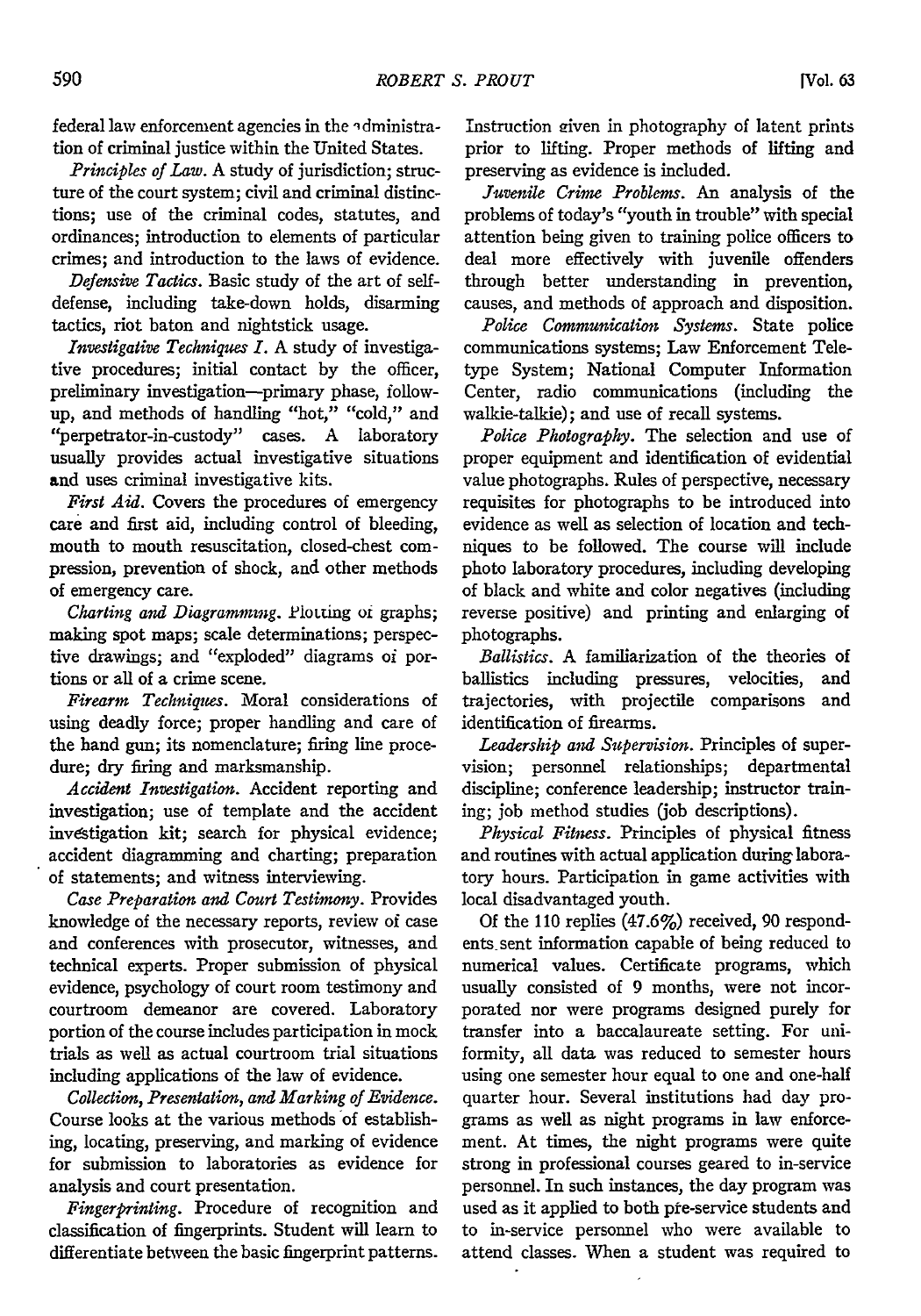complete electives that were not designated as either professional or general, a percentage of semester hours was added to both the professional courses and general courses column for that institution. The percentage was derived by ascertaining the stated available electives and reducing the studies into proportional general and professional courses. **If** electives were required and no choices of courses were given, the writer divided the number of elective hours equally and added an equal amount to the professional column and an equivalent sum to the course hours in the general column.

Sixty-two, or 68.8%, of the law enforcement associate degree programs studied required between twenty-five and thirty-nine semester hours credit of general courses for graduation. The mean score for all ninety institutions is 32.2 semester hours (or **51.3%** of the total curriculum) of required general studies for graduation. The required general semester hours of all ninety respondents is recorded in Table 1 as a frequency distribution.

Sixty-four, or  $71.1\%$ , of the respondents required between twenty-five and thirty-nine semester hours of credit in professional courses for graduation. The mean score for all ninety institutions is 30.6 semester hours (or 48.7% of the total curriculum) of required professional studies for the Associate degree in law enforcement. The required professional semester hours of all ninety respondents is recorded in Table 2 as a frequency distribution.

#### TABLE 1

|                              |  |  |  |  | SEMESTER HOURS OF GENERAL COURSES REOUIRED |  |  |
|------------------------------|--|--|--|--|--------------------------------------------|--|--|
| IN LAW ENFORCEMENT ASSOCIATE |  |  |  |  |                                            |  |  |
| DEGREE PROGRAMS              |  |  |  |  |                                            |  |  |

| Number of required semester<br>hours | Number of two-year<br>institutions |
|--------------------------------------|------------------------------------|
| ×.<br>$60 - 64$                      |                                    |
| $55 - 59$                            |                                    |
| $50 - 54$                            |                                    |
| 45-49                                | 6                                  |
| $40 - 44$                            |                                    |
| $35 - 39$                            | 13                                 |
| $30 - 34$                            | 29                                 |
| $25 - 29$                            | 20                                 |
| $20 - 24$                            | 8                                  |
| $15 - 19$                            |                                    |

 $N = 90.$ 

 $\bar{X} = 32.2$  semester hours.

| . .<br>RТ |  |
|-----------|--|
|-----------|--|

SEMESTER HOURS OF PROFESSIONAL COURSE WORK REQUIRED IN LAW ENFORCEMENT ASSOCIATE **DEGREE PROGRAMS**

| Number of required semester<br>hours | Number of two-year<br>institutions |
|--------------------------------------|------------------------------------|
| 65-69                                | 1                                  |
| $60 - 64$                            | 0                                  |
| $55 - 59$                            | 0                                  |
| $50 - 54$                            | 0                                  |
| $45 - 49$                            | 3                                  |
| $40 - 44$                            | 5                                  |
| $35 - 39$                            | 17                                 |
| $30 - 34$                            | 23                                 |
| $25 - 29$                            | 24                                 |
| $20 - 24$                            | 13                                 |
| $15 - 19$                            | 4                                  |
|                                      |                                    |

 $N = 90.$ 

 $\bar{X}$  = 30.6 semester hours.

During 1959, Dr. A. C. Germann of Long Beach State College, stated that three types of law enforcement education programs existed in the United States. Type I was the practical program that concerned itself with the vocational aspects of police service. Type  $\Pi$  dealt with the philosophical aspects of law enforcement. The curriculum was very strong on the theoretical issues and was geared to produce an individual who would be of potential value to the police department after he was practically trained to function as a policeman. Type III consisted of a combination of Types I and II. Dr. Germann personally favored this method. He stated that "the graduate of this type of training is able to assume, immediately, the mechanical and procedural demands of an agency, while at the same time retaining, and expanding, those abilities and knowledges useful to his future assumption of supervisory or administrative roles." 2

The collected data demonstrate that over half of the law enforcement programs studied are in agreement with Dr. Germann's philosophy of law enforcement education and training.

#### **<sup>A</sup>**MEANINGFUL **AND** EFFECTVE PrrosoPy **FOR LAw ENFORCEMENT EDUCATION**

The writer believes that law enforcement education is proceeding in a direction toward improving

**1 A.** C. Germann, *Scientific Training for Cops? 50* **J.** CRim. L.C. & P.S. 206 (1959).